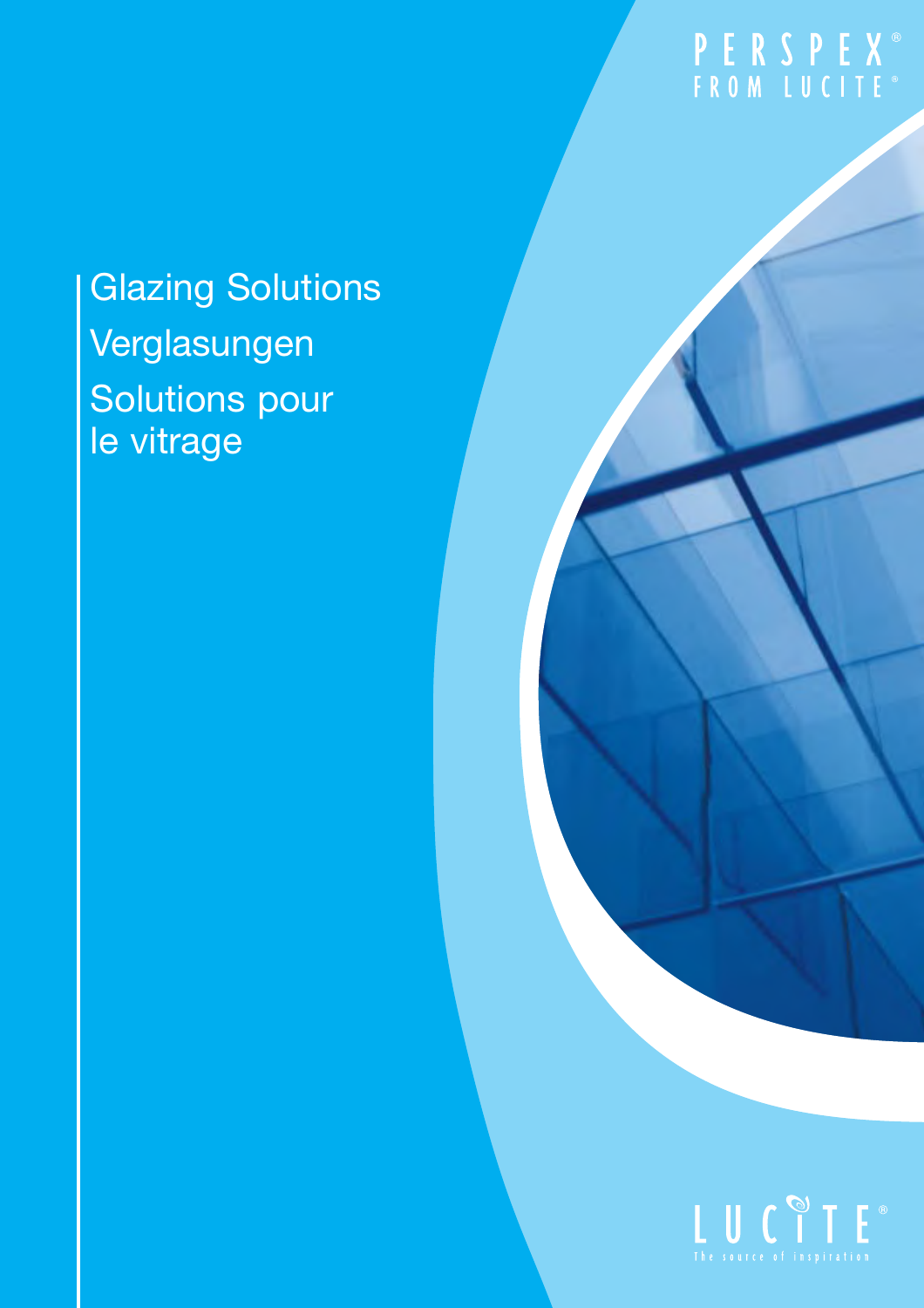| <b>CONTENTS</b>                                                                                                                                                                                | <b>PAGE</b>                                                         |
|------------------------------------------------------------------------------------------------------------------------------------------------------------------------------------------------|---------------------------------------------------------------------|
| <b>1.0 INTRODUCTION</b>                                                                                                                                                                        | $\mathcal{P}$                                                       |
| 2.0 PERSPEX <sup>®</sup> FROM LUCITE <sup>®</sup> STANDARD PRODUCTS                                                                                                                            | 3                                                                   |
| 3.0 PERSPEX <sup>®</sup> FROM LUCITE <sup>®</sup> SPECIAL PRODUCTS                                                                                                                             | 3                                                                   |
| <b>4.0 APPLICATIONS</b><br>4.1 Architectural<br>4.2 Balcony Guards<br>4.3 Security Glazing<br>4.4 Flooring<br>4.5 Acoustic Screening<br>4.6 Aquaria<br>4.7 Boat Glazing<br>4.8 Vehicle Glazing | 5<br>5<br>5<br>5<br>6<br>6<br>6<br>$\overline{7}$<br>$\overline{7}$ |
| <b>5.0 COMPATIBLE GLAZING PRODUCTS</b><br>IN CONTACT WITH PERSPEX FROM LUCITE                                                                                                                  | 7                                                                   |
| <b>6.0 CLEANING AND MAINTENANCE</b>                                                                                                                                                            | 8                                                                   |
| 7.0 FABRICATION OF PERSPEX <sup>®</sup> FROM LUCITE <sup>®</sup>                                                                                                                               | 8                                                                   |
| <b>8.0 APPENDICES</b><br>8.1 Properties<br>8.2 Design Data<br>8.3 Installation                                                                                                                 | 8<br>8<br>10<br>12                                                  |
| 9.0 TALK TO US                                                                                                                                                                                 | 14                                                                  |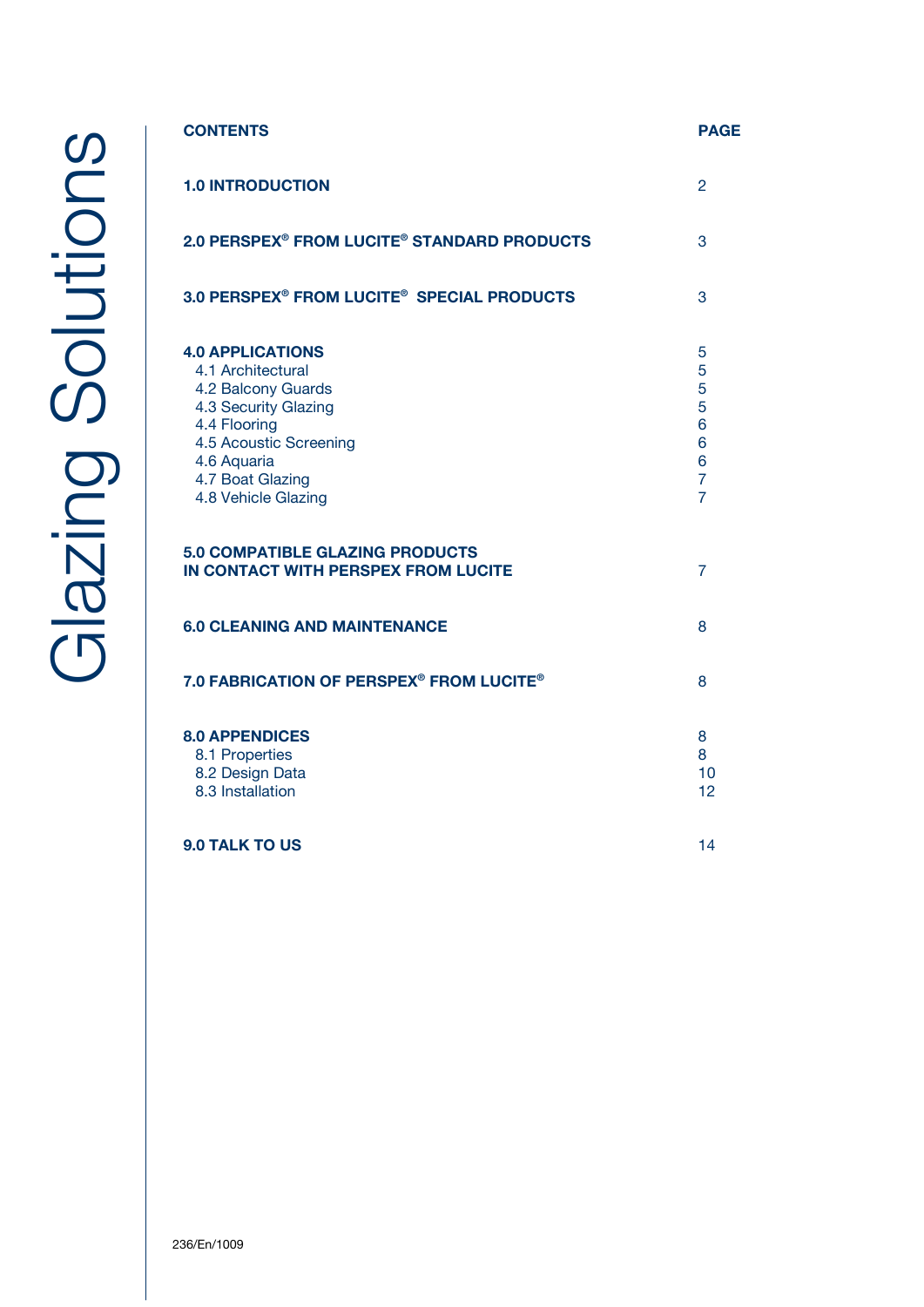## **1.0 INTRODUCTION**

For many years Perspex® from Lucite® acrylic sheet has been used as a glazing material, firstly for aircraft canopies and then for a wide variety of architectural and industrial applications which take advantage of its outstanding properties:

- **Exceptional light transmission with no inherent edge colour** Clear Perspex® transmits 92% of all visible light. No other product offers better light transmission – not even glass!
- **Excellent resistance to outdoor weathering** We offer a ten year weathering quarantee on the outdoor performance of standard Perspex® sheet. No significant change in visual appearance nor physical performance will take place during ten years outdoors.

### **High gloss, hard surface** Perspex<sup>®</sup> is one of the hardest thermoplastics and remains aesthetically

attractive for much longer than many other plastic sheet products.

### **Good thermoformability**

Perspex $\mathsf{e}$  is easy to thermoform with low cost tooling leading to cost effective production.

**Easy to clean**

The high gloss surface of Perspex® makes it easy to clean, keeping maintenance costs to a minimum.

### **High service temperature**

Perspex® has a maximum service temperature of 80-85°C minimising the risks of thermal distortion in service.

### **Safety**

Standard Perspex® is 5 times stronger than float glass and the Perspex® Impact Modified grades many times better again. It is internationally recognised as a safety glazing material meeting the requirements of ANSI Z.97 and BS 6262. Standard 3 mm

Perspex<sup>®</sup> is rated Class C to BS 6206 impact test and Class A for 8 mm and above thicknesses.

### **Low density**

Perspex $\mathscr{B}$  is half the weight of an equivalent glass panel and is more easily transported, installed and supported.

### **Clear, tints and opal colours**

Perspex $\delta$  is available in a wide range of transparent tints and opal colours giving maximum design freedom.

### **Cold Bending**

Perspex® can be readily cold bent to allow the installation of continuous rooflighting. A minimum cold bend radius of 200 times the thickness is possible with cast sheet and 300 times for the extruded grades.

 **Recyclability** Perspex® is fully recyclable.

For further information please refer to the Perspex® guarantee available from your local Perspex® from Lucite® Sales office or via the Knowledge bank on www.lucitesolutions.com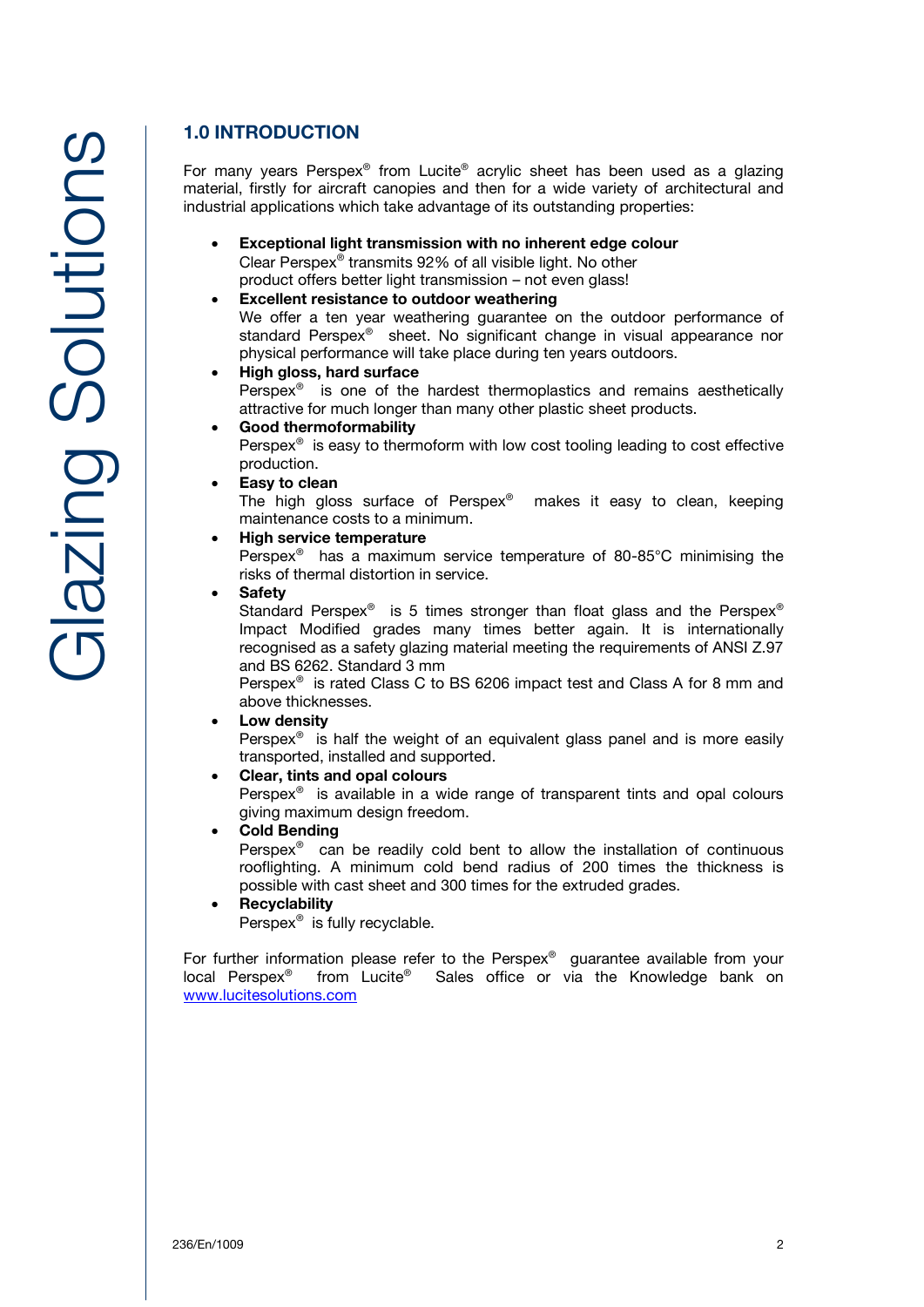### **2.0 PERSPEX® FROM LUCITE® STANDARD PRODUCTS**

**PERSPEX® CS Cast Acrylic Sheet** Cast Perspex® from Lucite is the original cell cast product first produced over 60 years ago. It offers better optical properties and craze resistance than extruded sheet and hence is often the choice for applications requiring critical visual performance. An impact modified grade of cast sheet is also available as is a variety of textured surface products for glazing applications. Please see **602 documentation** for full details of the product range.

**Perspex® XT Extruded Sheet** The standard grade of extruded sheet is ideal for general glazing applications and is available in a range of clear, opal and tinted grades. Perspex® XT IM impact modified grades are also available – see later. Please refer to our **602, Product Range** for full details of the available product range.

### **3.0 PERSPEX FROM LUCITE SPECIAL PRODUCTS**

**Perspex® XT 0X02 - transmitting UV light for sunbed applications** Perspex® XT 0X02 has been specially formulated and tested to give very high UV light transmission above 300 nm together with excellent resistance to the long term ageing effects associated with UV radiation. It is used primarily in the glazing of sunbeds although it has also been used in scientific instruments**. Figure 1** gives details of the UV transmission of Perspex XT 0X02.

Since 0X02 is an extruded product, thermoformed components must be annealed to remove all moulding stresses before use. Full details of this and all other fabrication techniques can be found in **232, Workshop Handbook.**

**Perspex® CS VE and VA - absorbing UV Light** Perspex® CS VE is available for applications where the **minimum transmission** of UV light is required, e.g. the glazing of museum exhibits to protect delicate artefacts. Perspex® CS VE absorbs 99.99% of all incident UV light below 400nm.

Perspex® CS VA has been developed for applications requiring **extreme resistance**  to UV light. It is therefore the preferred grade for glazing applications in tropical regions. It is also suitable for high UV intensity street lighting applications.

**Figure 2** gives details of the Spectral Transmittance of Perspex® VE and VA.

**Perspex® CS Black 962 - transmitting infra-red light** Perspex® CS Black 962 is a unique product which whilst appearing black to visible light gives excellent transmission in the near IR region (850nm). The product finds uses particularly in the surveillance field.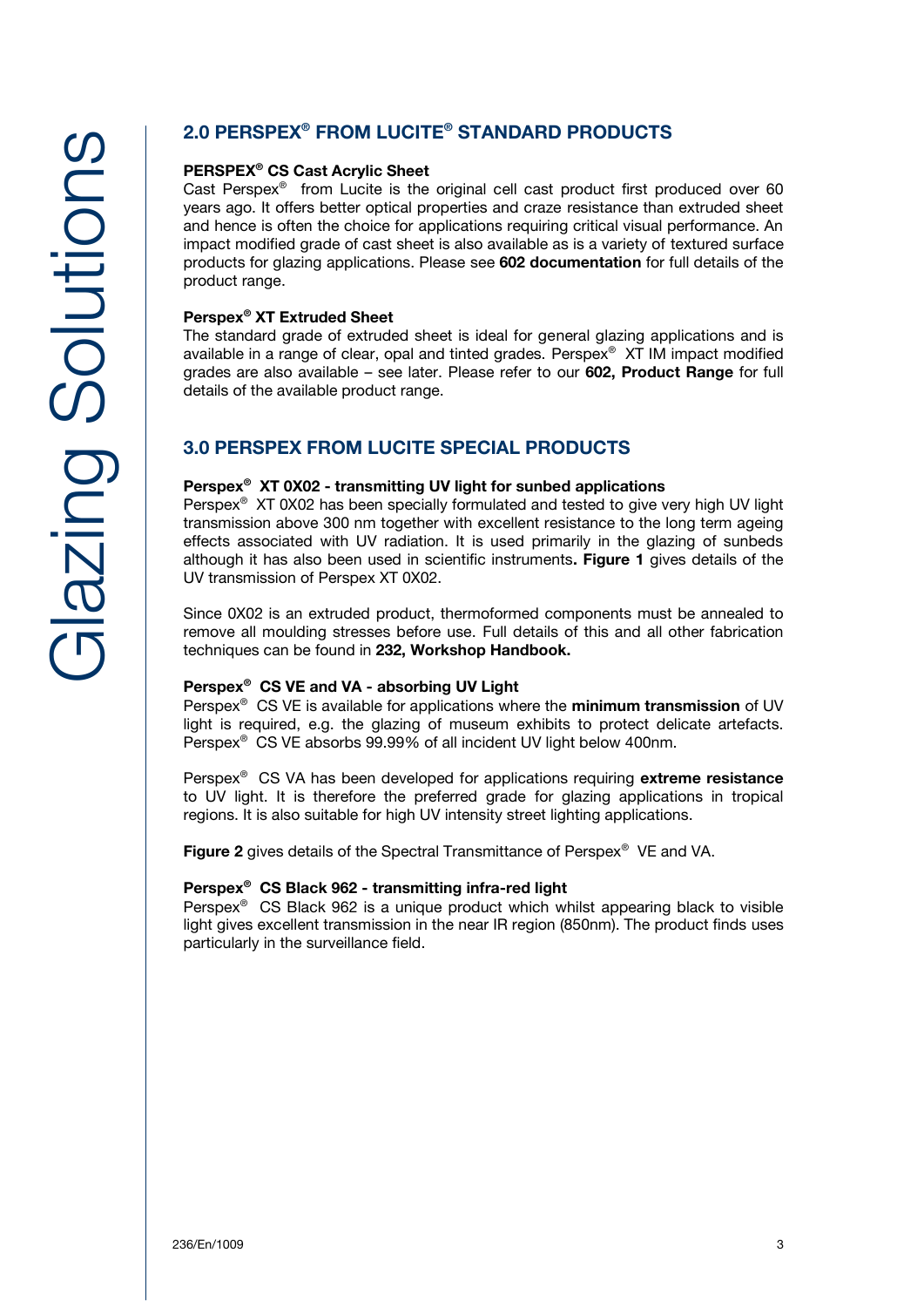

**Figure 1** Spectral transmittance of 3 mm Perspex® from Lucite® XT extruded sheet grades

**Figure 2** Spectral transmittance of 3 mm Perspex® from Lucite® GS cast sheet grades compared with silicate glass

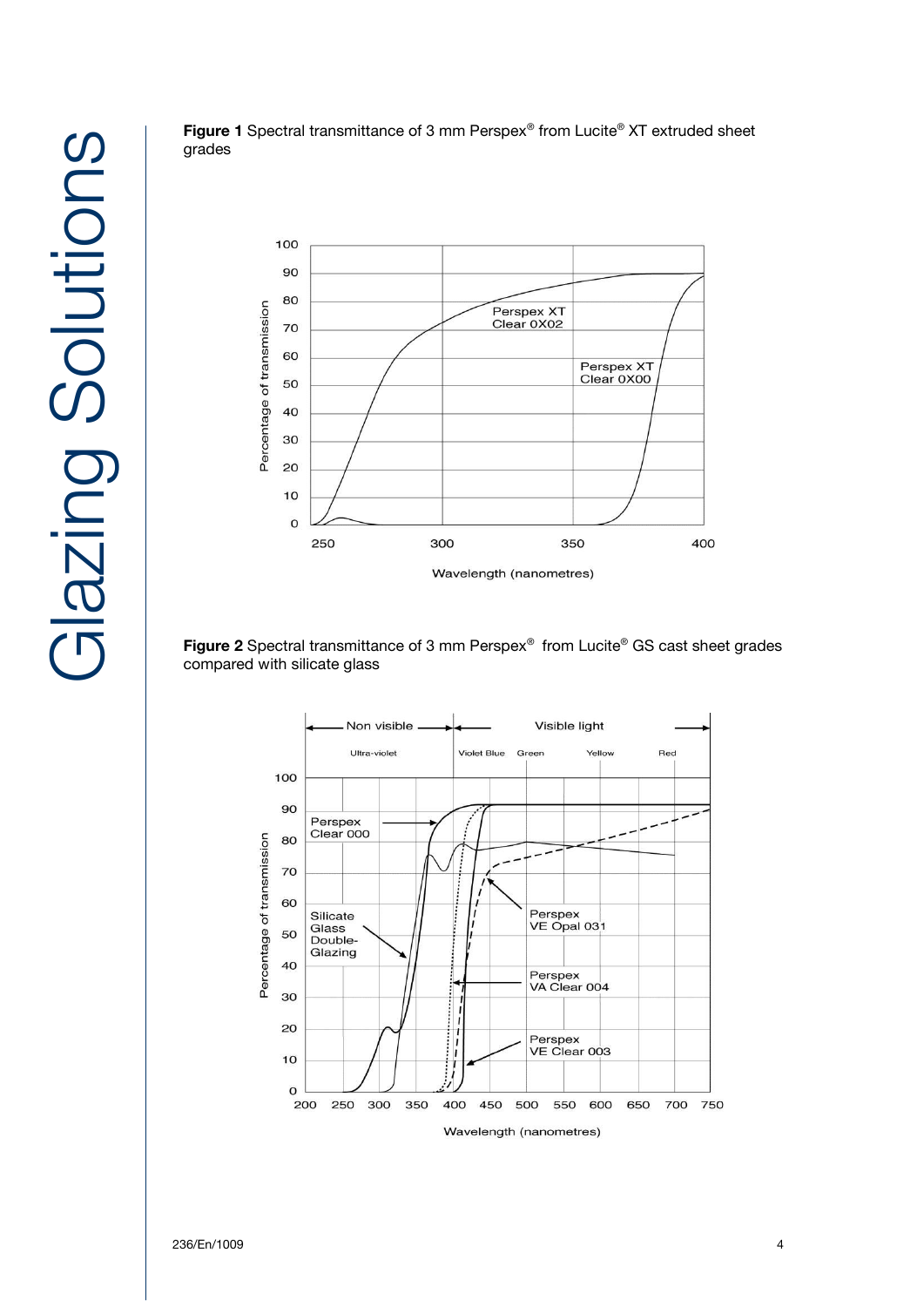## **4.0 APPLICATIONS**

## **4.1 ARCHITECTURAL**

NOTE: It is the installers responsibility to ensure that the design and construction of any Perspex® from Lucite® glazing structure complies with the statutory requirements of all local building codes or official building control standards.

#### **ROOFING**

Perspex from Lucite has been extensively used as a roofing product in applications such as moulded domelights and continuous rooflights or barrel vaults. (Typical sheet thickness recommendations are given in **Appendix 8.2, Tables 7, 8, 9 and 11**).

#### **4.2 BALCONY GUARDS 4.2 BALCONY GUARDS**

Perspex<sup>®</sup> from Lucite has been used for balcony guard in-fill panels across Europe for over 20 years. Typically, 6 mm and 8 mm sheets are used to ensure rigidity and impact strength. Following testing, approval has been gained to ANSI Z.97, BS 6206 and NFP 01-013.

The exceptional weathering performance of Perspex® ensures that no significant loss of mechanical properties takes place over a number of years.

**Fixing Details** We recommend that infill panels made from Perspex® should be supported on all 4 edges to provide sufficient panel rigidity at a minimum sheet thickness. In order to reduce the possibility of the infill panel being sprung from its frame, the rebate depth should be at least 20 mm. If only 2 edge support is possible, then the thickness of the Perspex $\delta$  sheet should be increased because of the lower flexural strength of the fixing system. Also minimum rebate depths should be increased to 35 mm to prevent "spring out" occurring.

Bolt fixing at the edge of a Perspex® sheet should NOT be used as the primary support method without the use of load spreading devices, because of problems associated with stress build-up and crazing in service.

Similarly the panel must be fitted on the inside of a support post to ensure that any impact loads bear against metal supports and not the fixing bolts. All bolt holes must be drilled oversize and contain Neoprene washers. Also a good quality Neoprene gasket should be used between Perspex® and any metal.

#### **4.3 SECURITY GLAZING**

Clear Perspex® from Lucite of the correct thickness can be used as security glazing for protection against projectiles from hand guns and other firearms.

The superb clarity of Perspex® makes it particularly attractive for the protection of prestigious offices, banks and other public buildings. Perspex® may also be used as self-supporting structures, free from metal framing, for added design appeal.

Perspex<sup>®</sup> can be laminated with other glazing materials, e.g. glass and polycarbonate, to produce high specification bullet resistant glazing.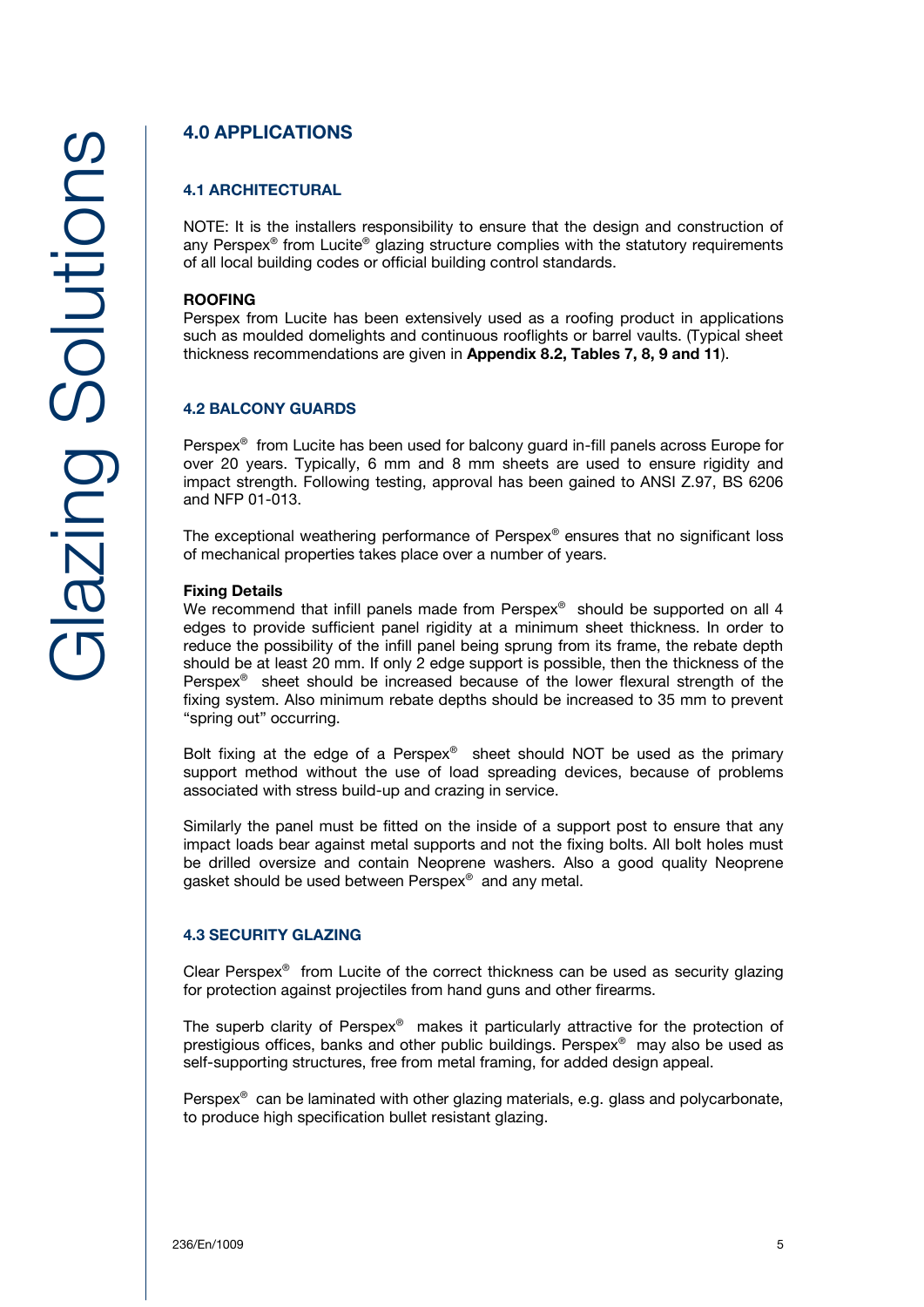### **4.4 FLOORING**

Many entertainment buildings (e.g. dance halls and restaurants either interior or exterior) use the light transmitting property of Perspex® from Lucite® to provide design features.

Perspex<sup>®</sup> sheets and blocks are used because of their resistance to breakage, weathering and scratching.

The prime requirement of these floors is that they must feel rigid to walk across. Care should be taken to ensure the floor design meets all local building codes. The Table below gives recommendations for Perspex® sheet thickness against panel size assuming a loading requirement of 5000 N/m<sup>2</sup>.

**Guideline thicknesses of Perspex® required for different areas:**

| <b>PANEL SIZE</b><br>$mmX$ mm | <b>MINIMUM</b><br><b>SHEET THICKNESS</b> | TO RESTRICT DEFLECTION<br><b>TO 1/4 SHEET THICKNESS</b> |
|-------------------------------|------------------------------------------|---------------------------------------------------------|
| $300 \times 300$              | 8 <sub>mm</sub>                          | 12mm                                                    |
| 750 x 750                     | 15mm                                     | 20 <sub>mm</sub>                                        |
| 1000 x 1000                   | 20 <sub>mm</sub>                         | 30 <sub>mm</sub>                                        |
| 2000 x 1000                   | 25mm                                     | 30 <sub>mm</sub>                                        |
| 1500 x 1500                   | 30 <sub>mm</sub>                         | 35 <sub>mm</sub>                                        |

The surface hardness of Perspex® is usually acceptable for floors and if required the surface gloss can be refurbished by polishing.

The Perspex® floor should be protected against damage arising from contact with a metal or wooden support structure. This can be achieved by the use of acrylic compatible glazing rubbers.

#### **4.5 ACOUSTIC SCREENING 4.5 ACOUSTIC SCREENING**

In recent years, Perspex® from Lucite® has been used increasingly as glazed barriers to traffic noise and similar environmental noise pollution. Now available as **Perspex® Clearview** acoustic screening grades, the exceptional outdoor weathering performance of Perspex<sup>®</sup> is of prime importance in this application.

**Figure 5** gives full details of the installation requirements of environmental noise barriers.

Test reports showing compliance of Clearview products to European and DIN standards are available at request.

#### **4.6 AQUARIA 4.6 AQUARIA**

Clear Perspex® from Lucite® cast sheet can be used for the glazing of water tanks and aquaria. Perspex<sup>®</sup> blocks up to 60 mm thickness are available in a number of different sizes for large area glazed panels. The ease with which Perspex<sup>®</sup> can be thermoformed enhances the design potential for tanks and aquaria.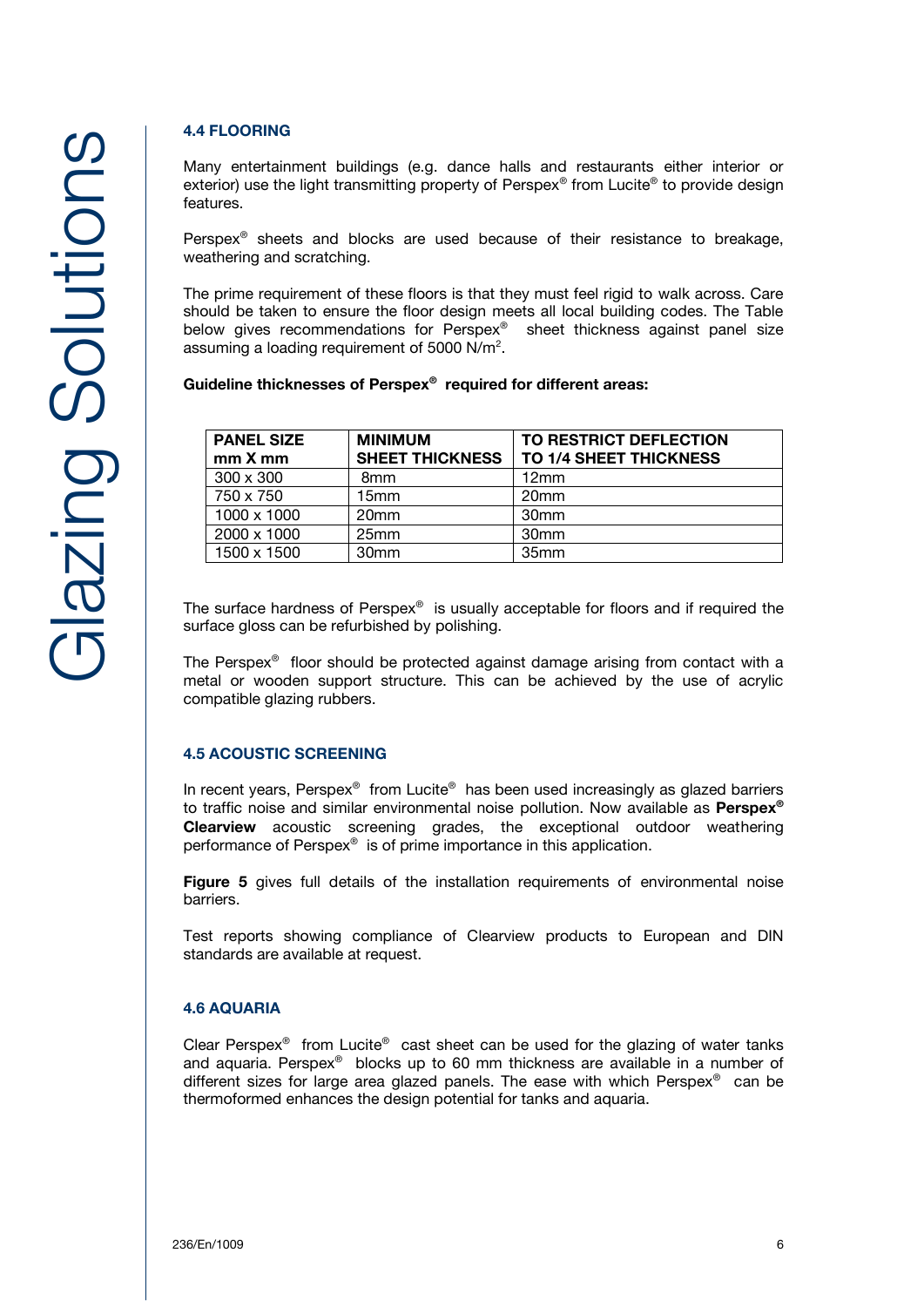#### **4.7 BOAT GLAZING**

Outstanding weathering performance and its resistance to marine environments are the reasons why Perspex® from Lucite® is used throughout the world as a high specification boat glazing product.

A wide range of attractive tints are available in various thicknesses to provide style, safety and comfort.

Since its introduction as a tough and durable product for aircraft glazing, Perspex<sup>®</sup> from Lucite® has found many new uses within vehicle glazing not only because of the many attributes listed previously but also because of its good chemical resistance to motor oils and fuels.

Its ease of fabrication permits Perspex® to be manufactured into articles not possible with glass. Perspex may easily be refurbished by polishing.

Typical automotive glazing products made from Perspex® include:

- Motor cycle windshields
- Number plates
- Side and rear windows for tractor cabs
- Truck visors
- Caravan windows
- Aerodynamic spoilers
- Wind deflectors

Thermoformed acrylic sheet is now almost exclusively used as the glazing for touring caravan windows where all the requirements for light weight, safety, good weathering properties and ease of fabrication to produce double gazed units are met. In addition, certain Perspex® grades and thicknesses are accredited to the German Transport Regulations (ABG) as approved materials for rooflights, side and rear windows for vehicles and caravans.

### **5.0 COMPATIBLE GLAZING PRODUCTS IN CONTACT WITH PERSPEY® FROM LI IN CONTACT WITH PERSPEX® FROM LUCITE®**

When installing Perspex<sup>®</sup> glazing panels it is essential to ensure that all ancillary products and materials used in contact with the sheet are fully compatible with acrylic. Failure to observe this may result in permanent damage to the Perspex® glazing. For example, rubber sealing strips and profiles should be made from butyl rubber or polysulphide rubber. Certain EPDM rubbers can be used as alternatives, as can compatible silicone sealants, **but in all cases it is important to seek the advice of used under any circumstances as these are known to cause stress crazing of** acrylic sheets. **acrylic sheets.**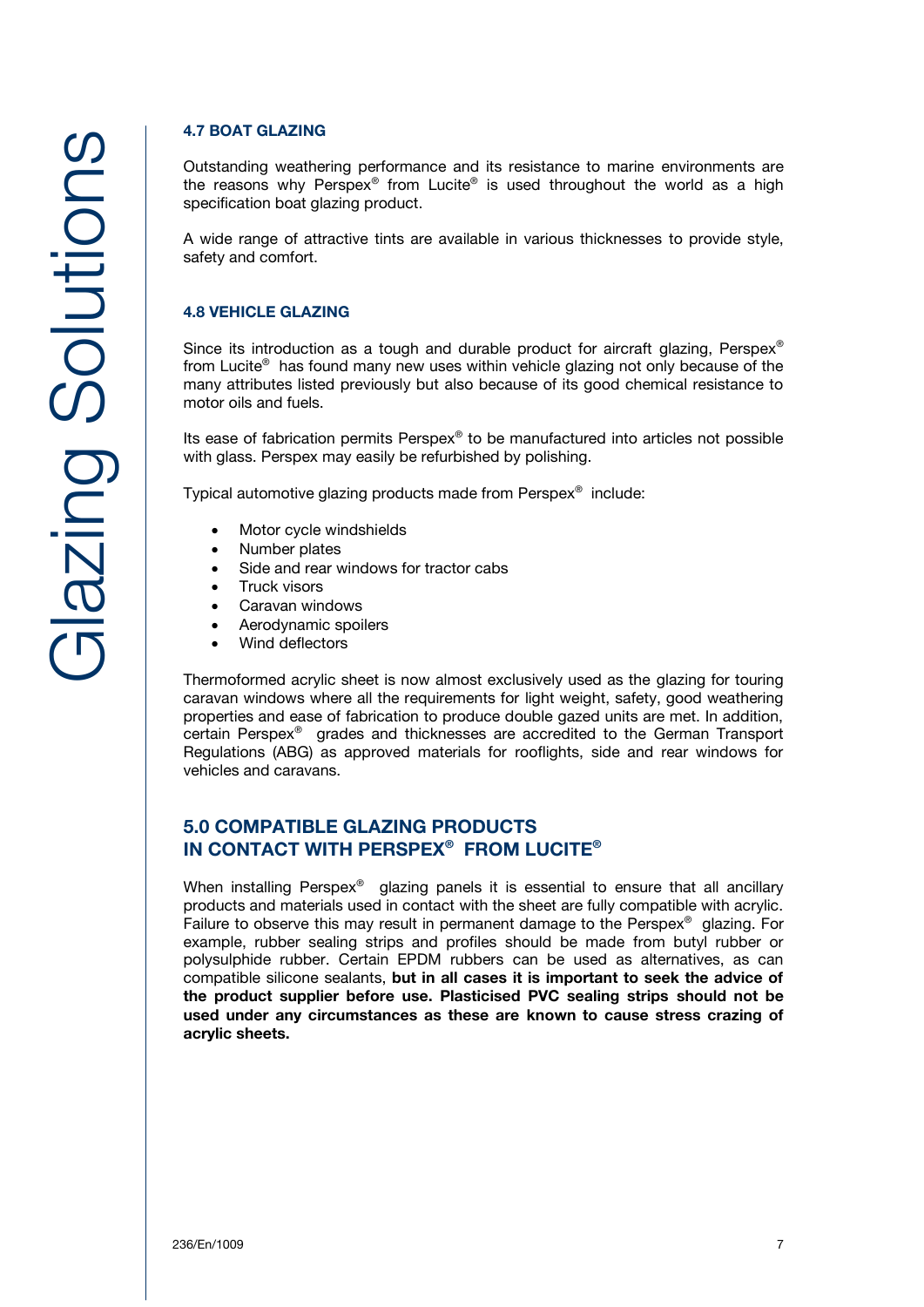## **6.0 CLEANING AND MAINTENANCE**

Perspex® from Lucite® is very easy to clean using water with a small amount of detergent. Chamois leather is suitable for cleaning, but cloths must never be used dry. It is also very important that neither solvent nor proprietary window cleaners of any description are used to clean Perspex® glazing. Proprietary acrylic polishes are available to restore the surface finish of Perspex glazing in the event of accidental scratches and these products are available from your local Perspex® from Lucite® supplier.

### **7.0 FABRICATION OF PERSPEX® FROM LUCITE®**

The fabrication of Perspex® sheets for glazing applications can generally be carried out using typical workshop tools, but for full details of this and the appropriate health and safety precautions please refer to **232, Workshop Handbook** which is available from your local Perspex® supplier.

### **8.0 APPENDIX**

#### **8.1 - PROPERTIES 8.1 – PROPERTIES**

**Table 1** Compares the typical physical and mechanical properties of Perspex<sup>®</sup> from<br>Lucite® cast and extruded sheet Lucite® cast and extruded sheet.

| <b>PROPERTIES</b>            | <b>TEST</b><br><b>METHOD</b> | <b>UNITS</b> | PERSPEX <sup>®</sup> CS<br><b>CAST SHEET</b> | PERSPEX <sup>®</sup> XT<br><b>EXTRUDED</b><br><b>SHEET</b> |
|------------------------------|------------------------------|--------------|----------------------------------------------|------------------------------------------------------------|
| <b>Tensile Strength</b>      | ISO 527 (1)                  | MPa          | 75                                           | 70                                                         |
| <b>Elongation at Break</b>   | ISO 527 (1)                  | %            | 4                                            | 4                                                          |
| <b>Flexural Strength</b>     | ISO 178 (2)                  | MPa          | 116                                          | 107                                                        |
| <b>Flexural Modulus</b>      | ISO 178 (2)                  | MPa          | 3210                                         | 3030                                                       |
| Charpy Impact Strength       | ISO 179 (3)                  | $kJ.m^{-2}$  | 12                                           | 10                                                         |
| <b>Vicat Softening Point</b> | ISO.<br>306                  | °C           | >100                                         | >105                                                       |
|                              | Methode A                    |              |                                              |                                                            |
| Rockwell Hardness            | ISO 2039-2                   | M-Skala      | 102                                          | 101                                                        |
| Light Transmission           | ASTM D1003                   | % (4)        | >92                                          | >92                                                        |
| Refractive Index             | <b>ISO 489/A</b>             |              | 1,49                                         | 1,49                                                       |
| <b>Water Absorption</b>      | <b>ISO 62</b>                | %            | 0,2                                          | 0,2                                                        |
| <b>Relative Density</b>      | <b>ISO 1183</b>              |              | 1,19                                         | 1,19                                                       |

**NB:** (1) 5 mm/min, (2) 2 mm/min, (3) un-notched, (4) in 3mm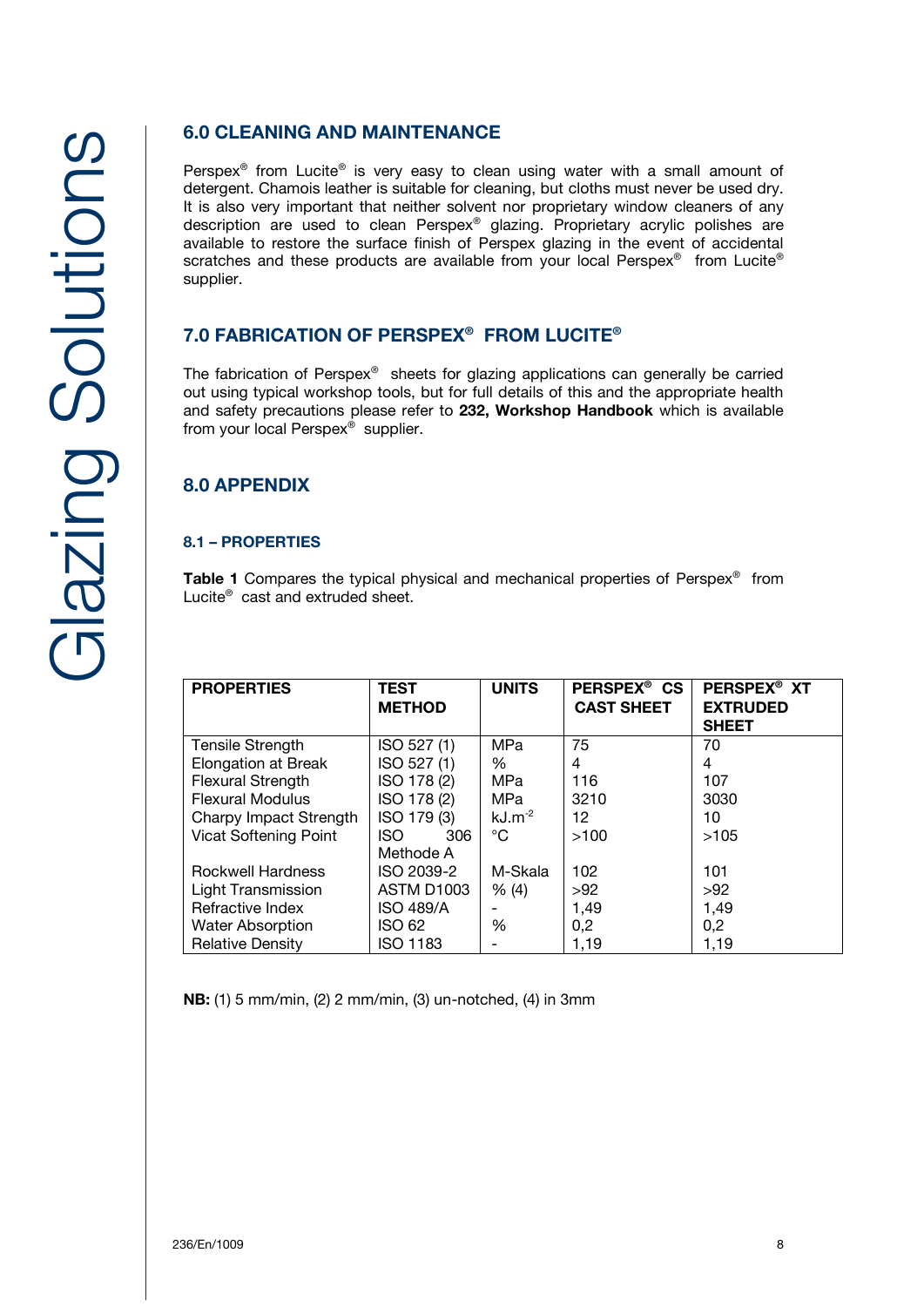| international fire tests |                               |                 |                                 |
|--------------------------|-------------------------------|-----------------|---------------------------------|
| <b>COUNTRY</b>           | <b>PRODUCT</b><br><b>TYPE</b> | <b>TEST</b>     | <b>RESULT/CLASS</b>             |
| France                   | Cast                          | NFP 92-307      | M4                              |
|                          | Extruded                      | NFP 92-307      | M4                              |
| Germany                  | Cast                          | DIN 4102        | B <sub>2</sub>                  |
|                          | Extruded                      | <b>DIN 4102</b> | B <sub>2</sub>                  |
| Holland                  | Cast                          | <b>NEN 6005</b> | Class 3 surface spread of flame |

Extruded NEN 6006 Class 4 contribution to flashover<br>Cast BS 476:Pt 7 Class 4 under 3 mm

Extruded **BS 476:Pt7** Class 4 all thicknesses

BS 476:Pt 7  $\Big|$  Class 3 for 3 mm and above<br>BS 476:Pt7  $\Big|$  Class 4 all thicknesses

**Table 2** Fire test performance of Perspex® from Lucite® to the more important international fire tests

Perspex® cast acrylic sheet burns at a rate similar to hard woods but with low smoke evolution. Encapsulating the edges of all Perspex® sheets into metal glazing profiles greatly reduces the ease of ignition.

**Table 3** The Sound Reduction Index of Perspex® from Lucite® in decibels (db)

United Kingdom Cast BS 476:Pt 7 Class 4 under 3 mm<br>Cast BS 476:Pt 7 Class 3 for 3 mm and

Extruded UL 94 HB

United States | Cast | UL 94 | HB

| <b>GLAZING OPTION</b>          | (db) | SOUND REDUCTION INDEX |  |
|--------------------------------|------|-----------------------|--|
| 1 x 3 mm Perspex <sup>®</sup>  | 26   |                       |  |
| 1 x 6 mm Perspex <sup>®</sup>  | 32   |                       |  |
| 1 x 8 mm Perspex <sup>®</sup>  | 34   |                       |  |
| 1 x 12 mm Perspex <sup>®</sup> | 35   |                       |  |

To maximise the efficiency of double glazing it is important to minimise sound leakage within the glazing profile.

**Table 4** The heat transfer coefficient (U value) of Perspex® from Lucite® and glass windows measured in W/m2. ºC

| <b>GLAZING OPTION</b> | <b>BETWEEN</b><br><b>AIR</b><br><b>GAP</b> | <b>HEAT LOSS (U VALUE)</b> |                 |
|-----------------------|--------------------------------------------|----------------------------|-----------------|
|                       | <b>PANELS</b>                              | <b>GLASS</b>               | <b>PERSPEX®</b> |
| 3 mm single pane      |                                            | 5,6                        | 5,2             |
| 5 mm single pane      |                                            | 5,5                        | 4,9             |
| 3 mm double pane      | 3 mm                                       | 4,0                        | 3,6             |
| 3 mm double pane      | $12 \, \text{mm}$                          | 3,1                        | 2,9             |
| 3 mm double pane      | $20 \text{ mm}$                            | 2.9                        | 2,7             |

**Table 5** The thermal conductivity coefficient (K value) of Perspex® from Lucite® and glass

| Jnit                     | <b>ACC</b><br>G۱ | cnencv®  |
|--------------------------|------------------|----------|
| $\circ$<br>. .<br><br>୵៶ | v                | oc<br>oε |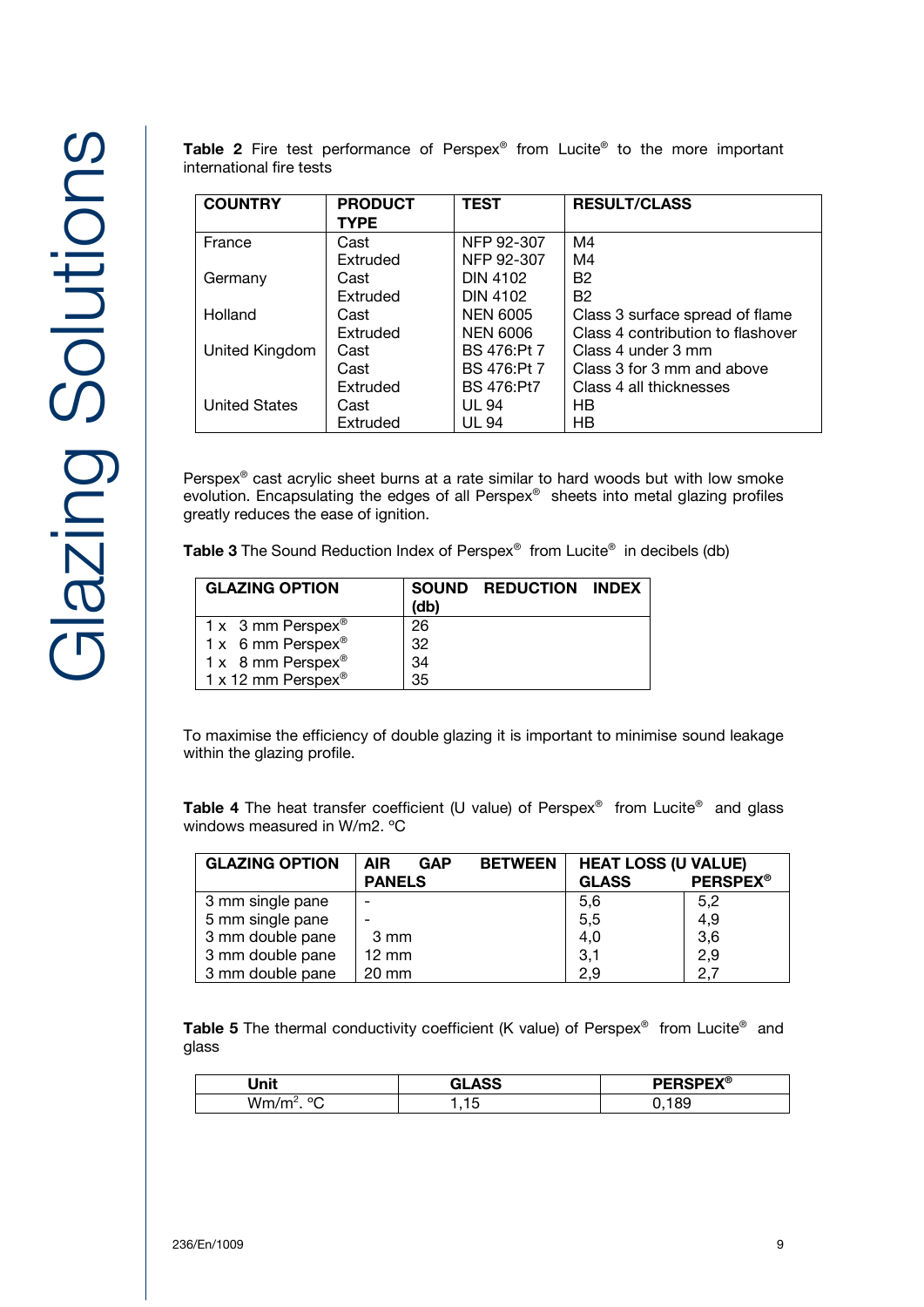### **8.2 - DESIGN DATA**

**Table 6** The minimum cold-bend radius for Perspex® from Lucite® barrel vaults in temperate climates

| <b>SHEET THICKNESS (mm)</b>   |     |      | b    |      |
|-------------------------------|-----|------|------|------|
| Perspex <sup>®</sup><br>Cast  | 600 | 800  | 1000 | 1200 |
| Perspex <sup>®</sup> Extruded | 900 | 1200 | 1500 | 1800 |

The above figures were originally derived from stress/strain studies. From experience gained over 20 years it is known that if the minimum cold-bend radius is reduced further there is a greater risk of sheet crazing in service.

**Table 7** The recommended thickness of cast and extruded Perspex® from Lucite® for<br>harrel vaults where the barrel height is 1/ 2 span dimension barrel vaults where the barrel height is 1/ 2 span dimension

| <b>BARREL SPAN (mm)</b> | <b>SHEET WIDTH</b> |                  |  |
|-------------------------|--------------------|------------------|--|
|                         | 1000 mm            | 2000 mm          |  |
| 800                     | 3 mm               | 4 mm             |  |
| 1100                    | 4 mm               | $5 \, \text{mm}$ |  |
| 1400                    | 5 mm               | $5 \, \text{mm}$ |  |
| 1700                    | 6 mm               | 6 mm             |  |
| 2000                    | 6 mm               | 8 mm             |  |

**Table 8** The recommended thickness of cast and extruded Perspex<sup>®</sup> from Lucite<sup>®</sup> for<br>barrel vaults where the barrel height is 1/4 span dimension barrel vaults where the barrel height is 1/ 4 span dimension

| <b>BARREL SPAN (mm)</b> |                  | <b>SHEET WIDTH</b> |  |  |
|-------------------------|------------------|--------------------|--|--|
|                         | 1000 mm          | 2000 mm            |  |  |
| 800                     | 4 mm             | $5 \text{ mm}$     |  |  |
| 1100                    | 4 mm             | $5 \text{ mm}$     |  |  |
| 1400                    | $5 \, \text{mm}$ | 6 mm               |  |  |
| 1700                    | 6 mm             | 8 mm               |  |  |
| 2000                    | 6 mm             | 8 mm               |  |  |

**Table 9** The recommended thickness of cast and extruded Perspex<sup>®</sup> from Lucite<sup>®</sup> for<br>harrel vaults where the barrel height is 1/ 8 span dimension barrel vaults where the barrel height is 1/ 8 span dimension

| <b>BARREL SPAN (mm)</b> | <b>SHEET WIDTH</b> |         |  |
|-------------------------|--------------------|---------|--|
|                         | $1000$ mm          | 2000 mm |  |
| 800                     | 4 mm               | 6 mm    |  |
| 1100                    | $5 \text{ mm}$     | 6 mm    |  |
| 1400                    | 6 mm               | 8 mm    |  |
| 1700                    | 6 mm               | 8 mm    |  |
| 2000                    | 8 mm               | 10 mm   |  |

**NB:** 1. All the above calculations have been based on an assumed wind load of 1000 N/m2.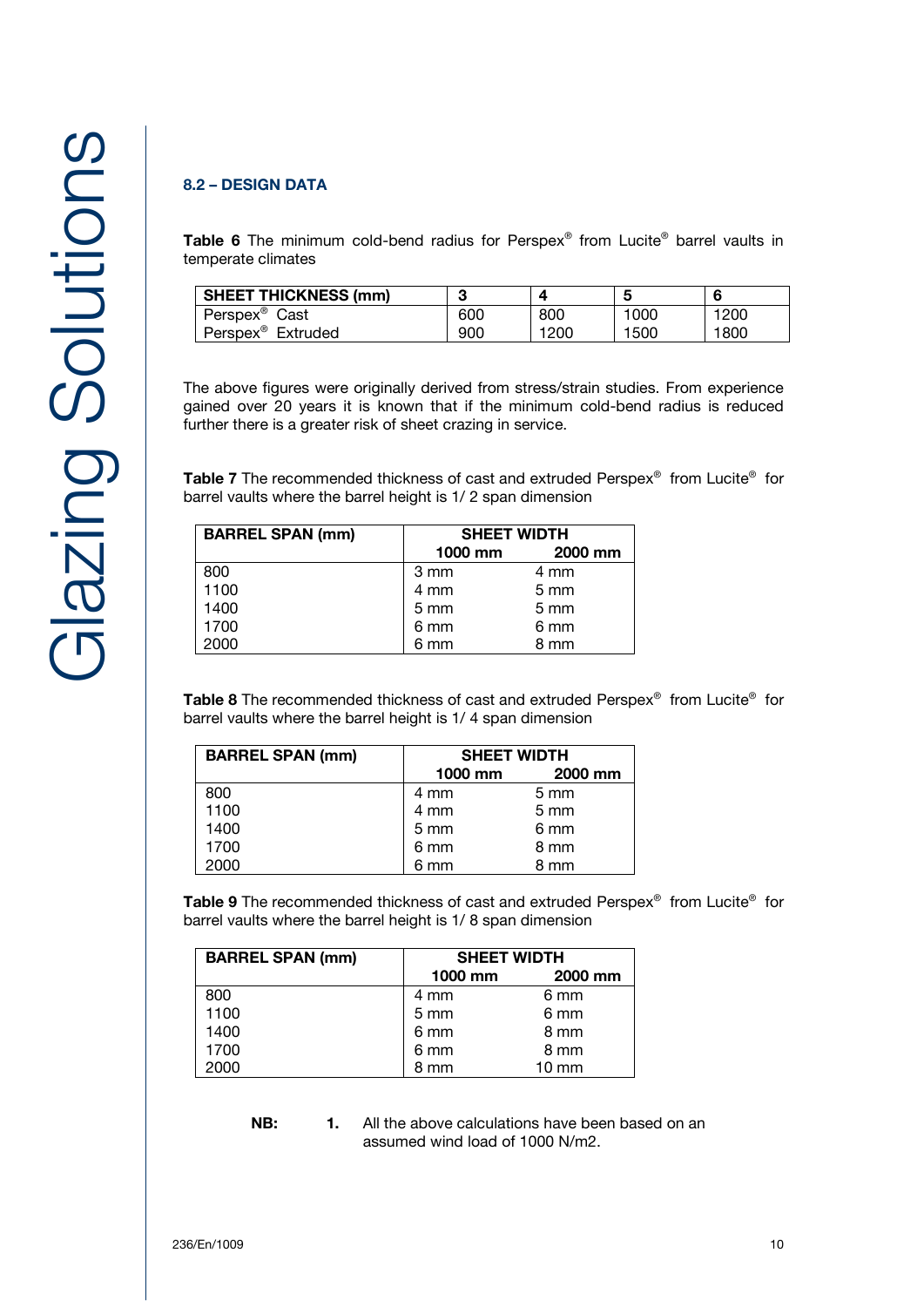**2.** When using impact modified grades the above thicknesses should be increased to the next size.

**Table 10** The recommended thickness of cast and extruded Perspex® from Lucite® for<br>flat roofs flat roofs

| <b>ROOF SPAN (mm)</b> | <b>GLAZING PROFILES SPACING (mm)</b> |      |                 |  |
|-----------------------|--------------------------------------|------|-----------------|--|
|                       | 800                                  | 1000 | 1200            |  |
| 800                   | $5 \text{ mm}$                       | 6 mm | 6 mm            |  |
| 1400                  | 6 mm                                 | 8 mm | 8 mm            |  |
| 2000                  | 6 mm                                 | 8 mm | $10 \text{ mm}$ |  |

The values for **Table 10** assume a snow load of 750 N/m2.

### **RECOMMENDED THICKNESS OF PERSPEX® FROM LUCITE® FOR WINDOWS**

The required thickness is dictated by two considerations. The first is the desired impact strength and the second is the wind loading which an external window must sustain. In most countries statutory requirements or codes of practice exist which specify wind loads for building structures and these must be followed. For example, in the United Kingdom, BS CP3 Chapter V Part 2 is the Code of Practice to be followed when designing windows or glazed structures.

**Figures 3 and 4** give the recommended thicknesses of Perspex<sup>®</sup> from Lucite<sup>®</sup> for<br>various wind loads various wind loads.

**Figure 3** The recommended thicknesses of Perspex<sup>®</sup> for various wind loads when designing for square windows with all edges fully supported designing for square windows, with all edges fully supported

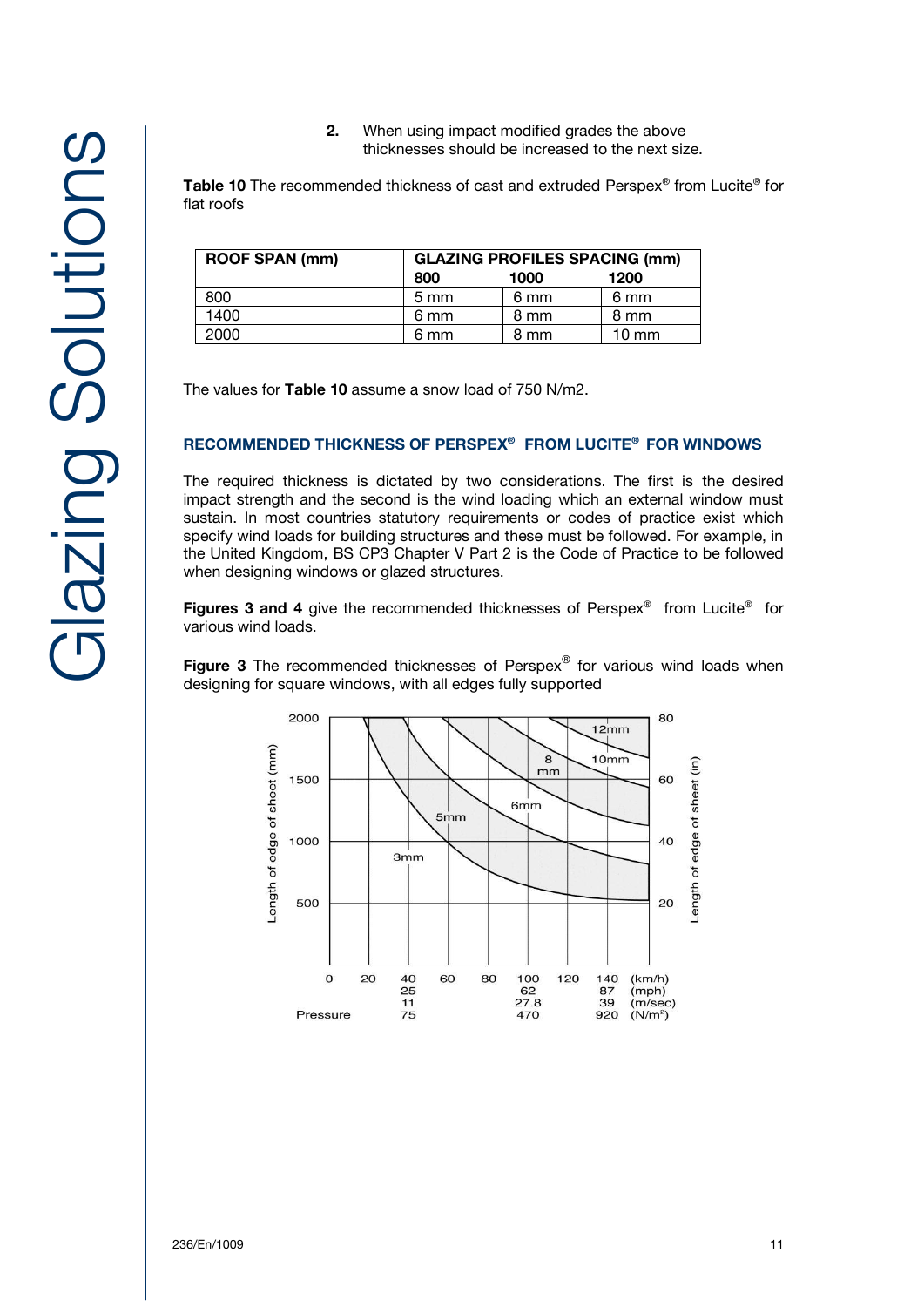



**NB:** The figures for sheet thickness apply to areas bounded by the curves

## **Example of the use of Figure 4**

To determine the thickness of Perspex® from Lucite® that must be used for a window 1100 x 1520 mm with a wind load of 90km/h (380 N/m2), determine the point of intersection between wind load line and **shorter** panel size (see the dotted line). The recommended thickness is 6 mm.

**NB:** At the recommended thickness, the sheet can deflect under full wind load and it is therefore important to use the appropriate depth of rebate, as recommended in **Table 12,** to ensure the sheet remains firmly fixed in the frame.

### **8.3 – INSTALLATION**

**Mounting Details** The preferred method of mounting Perspex® from Lucite® glazing is between metal frames. Aluminium profiles or glazing bars are generally acceptable and these can be obtained from your local Perspex® distributor, who will be able to give full advice on products available and the manufacturers recommended fixing methods.

As a general rule, Perspex® should be fixed in the frames with rubber profile sections as is the normal glazing practice. If preferred, flexible mastics may be used and polysulphide sealants have been found to be suitable for this purpose. Silicone sealants can be used but, as stated earlier, it is very important to use rubber profiles or sealants which are known to be compatible with acrylic sheet.

In the event of any doubt the manufacturers advice should be sought first. When installing glazing in any frame system, two critical observations need to be taken into account: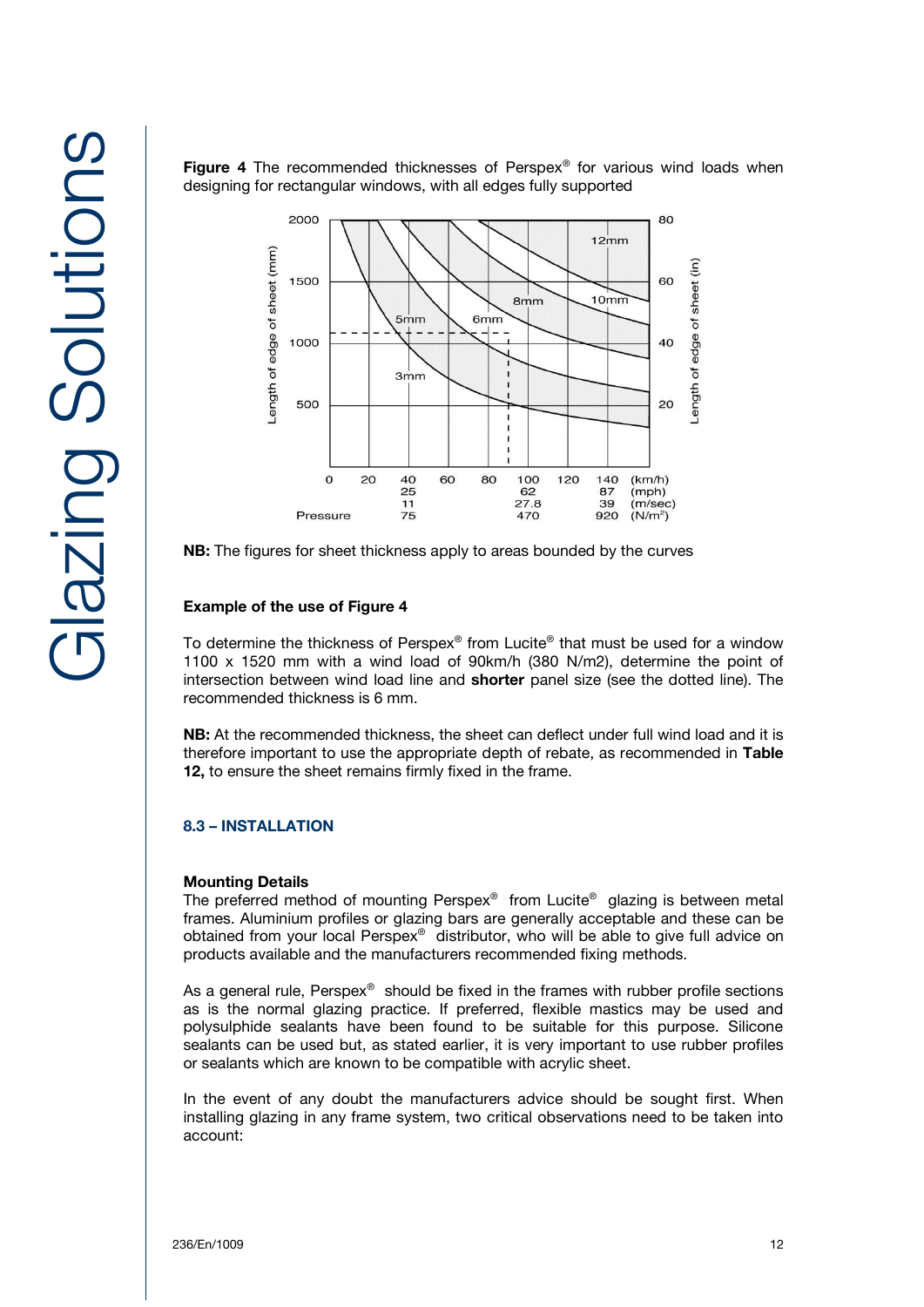Glazing Solutions Glazing Solutions

- 1. Thermal expansion clearance
- 2. Rebate depth

### **Thermal expansion clearance**

Perspex® from Lucite® has a high thermal expansion coefficient compared to traditional glazing materials and allowance within the frames must be made in both directions for thermal expansion and contraction. Failure to observe this rule can lead to stresses in the sheet which can cause distortions in the panel and crazing at the edges of the sheet in time.

An allowance of 5 mm per metre run length should be allowed **in both dimensions**  during installation. This figure has been found from long experience to be sufficient for all locations and climates.

#### **Rebate depth**

It follows from the above that the rebate depth must be sufficient to allow for the expansion clearance **and also the thermal contraction** that can take place in winter. Rebate depth must also be sufficient to prevent the sheet from being deflected out of the frame in gale force winds.

**Figure 5** shows a typical profile assembly and **Table 11** the recommended rebate depth for various panel sizes, based on installation at 20º C.

**Figure 5** Mounting details for Perspex® from Lucite® glazing



**Table 11** The recommended rebate depth for glazed Perspex® from Lucite® panels in frames

| <b>NOMINAL</b><br><b>PANEL SIZE</b><br>(A) | <b>MINIMUM</b><br>I REBATE<br>DEPTH (B) | <b>CONTRACTION</b><br><b>ALLOWANCE</b><br>(C) | <b>EXPANSION</b><br><b>ALLOWANCE</b><br>(D) | <b>TOTAL</b><br><b>REBATE</b><br>(E) |
|--------------------------------------------|-----------------------------------------|-----------------------------------------------|---------------------------------------------|--------------------------------------|
| 1000 mm                                    | 30 mm                                   | $5 \text{ mm}$                                | $5 \text{ mm}$                              | 40 mm                                |
| 2000 mm                                    | 35 mm                                   | 10 mm                                         | $10 \text{ mm}$                             | 55 mm                                |
| 3000 mm                                    | 40 mm                                   | 15 mm                                         | $15 \text{ mm}$                             | 70 mm                                |